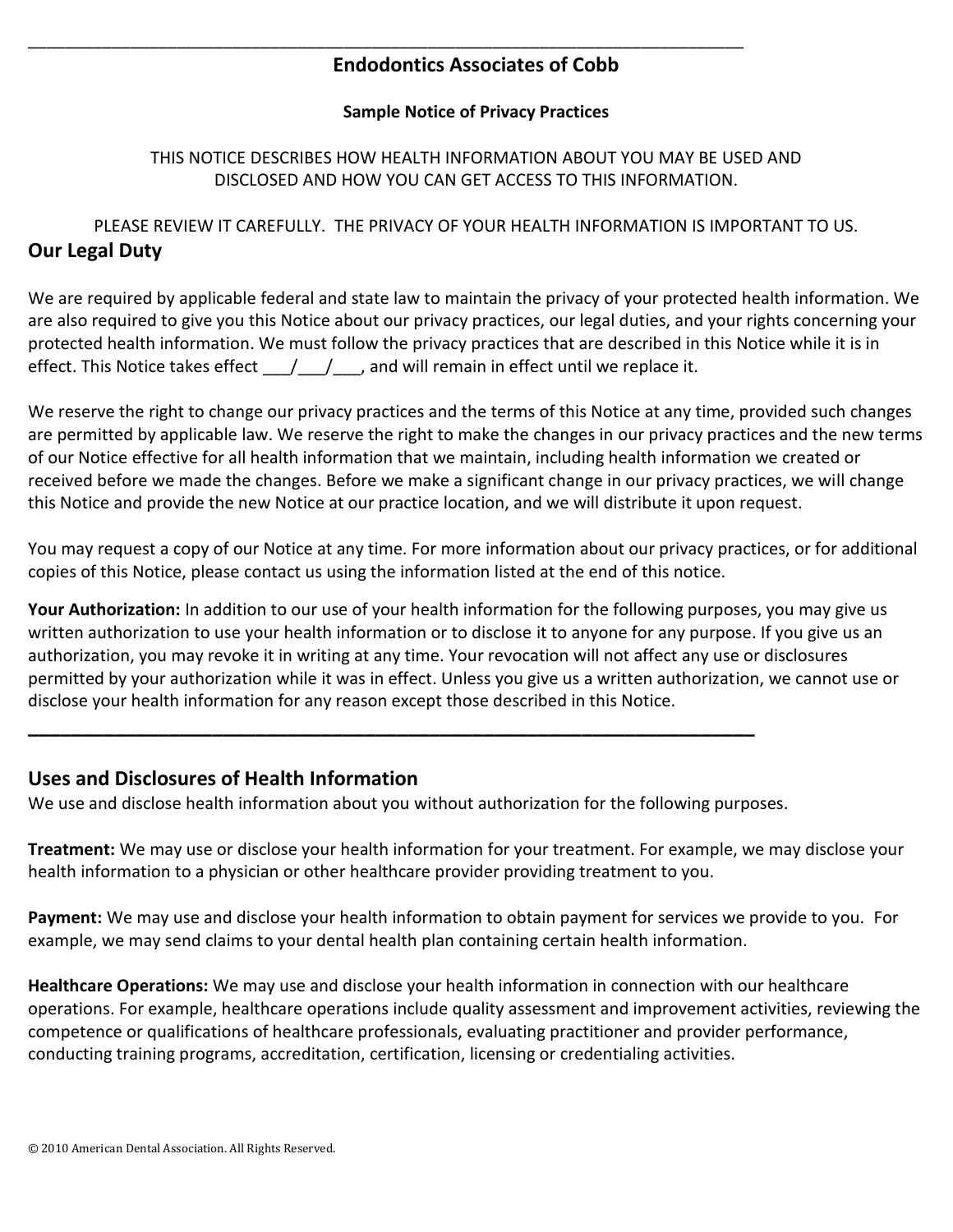**To You Or Your Personal Representative:** We must disclose your health information to you, as described in the Patient Rights section of this Notice. We may disclose your health information to your personal representative, but only if you agree that we may do so.

**Persons Involved In Care:** We may use or disclose health information to notify, or assist in the notification of (including identifying or locating) a family member, your personal representative or another person responsible for your care, of your location, your general condition, or death. If you are present, then prior to use or disclosure of your health information, we will provide you with an opportunity to object to such uses or disclosures. In the event of your absence or incapacity or in emergency circumstances, we will disclose health information based on a determination using our professional judgment disclosing only health information that is directly relevant to the person's involvement in your healthcare. We will also use our professional judgment and our experience with common practice to make reasonable inferences of your best interest in allowing a person to pick up filled prescriptions, medical supplies, x-rays, or other similar forms of health information.

**Disaster Relief:** We may use or disclose your health information to assist in disaster relief efforts.

**Marketing Health-Related Services:** We will not use your health information for marketing communications without your written authorization.

**Required by Law:** We may use or disclose your health information when we are required to do so by law.

**Public Health and Public Benefit:** We may use or disclose your health information to report abuse, neglect, or domestic violence; to report disease, injury, and vital statistics; to report certain information to the Food and Drug Administration (FDA); to alert someone who may be at risk of contracting or spreading a disease; for health oversight activities; for certain judicial and administrative proceedings; for certain law enforcement purposes; to avert a serious threat to health or safety; and to comply with workers' compensation or similar programs.

**Decedents:** We may disclose health information about a decedent as authorized or required by law.

**National Security:** We may disclose to military authorities the health information of Armed Forces personnel under certain circumstances. We may disclose to authorized federal officials health information required for lawful intelligence, counterintelligence, and other national security activities. We may disclose to correctional institution or law enforcement official having lawful custody the protected health information of an inmate or patient under certain circumstances.

**Appointment Reminders:** We may use or disclose your health information to provide you with appointment reminders (such as voicemail messages, postcards, or letters).

\_\_\_\_\_\_\_\_\_\_\_\_\_\_\_\_\_\_\_\_\_\_\_\_\_\_\_\_\_\_\_\_\_\_\_\_\_\_\_\_\_\_\_\_\_\_\_\_\_\_\_\_\_\_\_\_\_\_\_\_\_\_\_\_\_\_\_\_\_\_\_\_\_\_\_\_\_\_

**Access:** You have the right to look at or get copies of your health information, with limited exceptions. You may request that we provide copies in a format other than photocopies. We will use the format you request unless we cannot practicably do so. You must make a request in writing to obtain access to your health information. You may obtain a form to request access by using the contact information listed at the end of this Notice. You may also request access by sending us a letter to the address at the end of this Notice. We will charge you a reasonable costbased fee for the cost of supplies and labor of copying. If you request copies, we will charge you \$0. For each page,  $\zeta$  per hour for staff time to copy your health information, and postage if you want the copies mailed to you. If you request an alternative format, we will charge a cost-based fee for providing your health information in that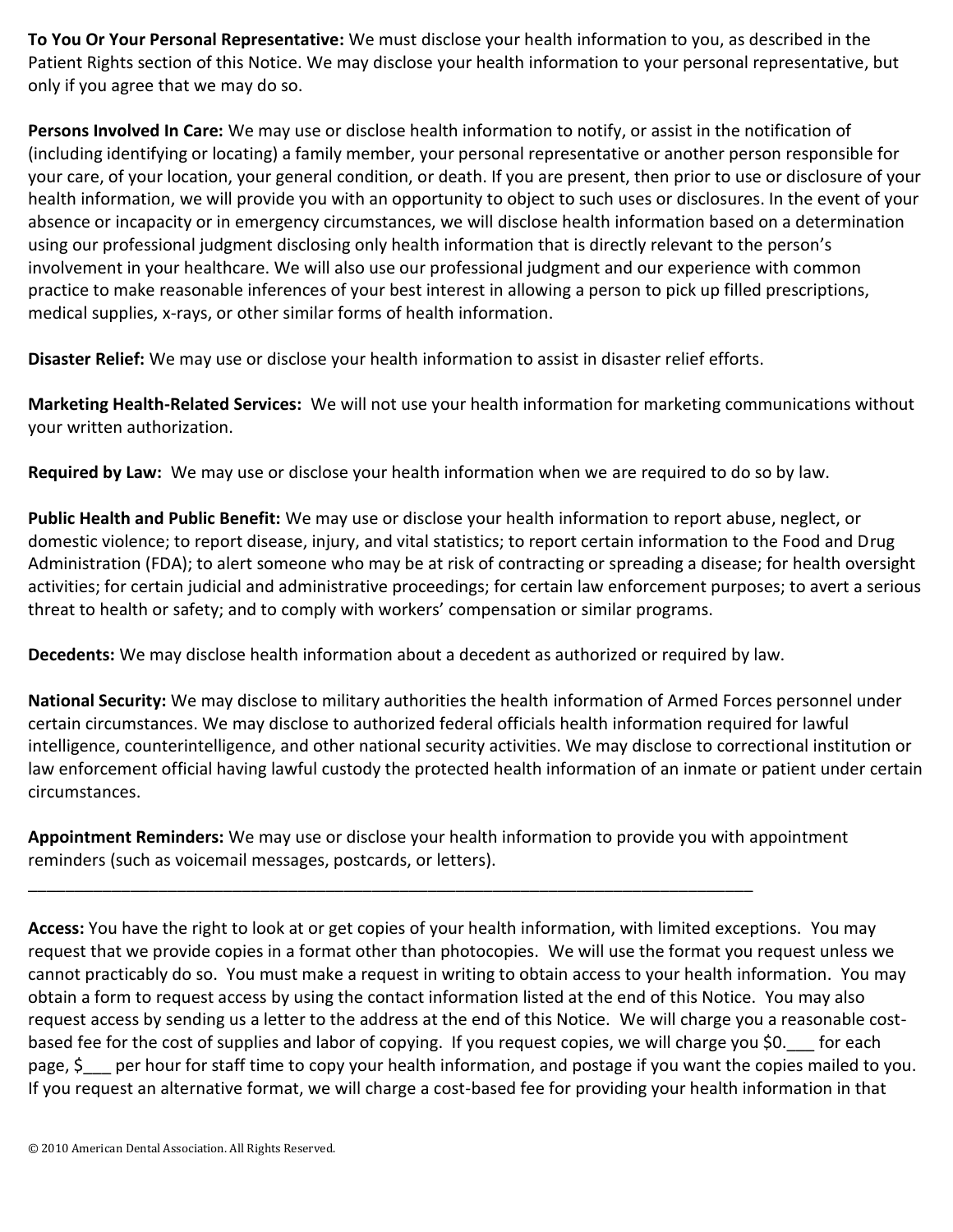format. If you prefer, we will prepare a summary or an explanation of your health information for a fee. Contact us using the information listed at the end of this Notice for a full explanation of our fee structure.

**Disclosure Accounting:** You have the right to receive a list of instances in which we or our business associates disclosed your health information for purposes other than treatment, payment, healthcare operations, and certain other activities, for the last 6 years, but not before April 14, 2003. If you request this accounting more than once in a 12-month period, we may charge you a reasonable, cost-based fee for responding to these additional requests.

**Restriction:** You have the right to request that we place additional restrictions on our use or disclosure of your health information. In most cases we are not required to agree to these additional restrictions, but if we do, we will abide by our agreement (except in certain circumstances where disclosure is required or permitted, such as an emergency, for public health activities, or when disclosure is required by law). We must comply with a request to restrict the disclosure of protected health information to a health plan for purposes of carrying out payment or health care operations (as defined by HIPAA) if the protected health information pertains solely to a health care item or service for which we have been paid out of pocket in full.

**Alternative Communication:** You have the right to request that we communicate with you about your health information by alternative means or at alternative locations. (You must make your request in writing.) Your request must specify the alternative means or location, and provide satisfactory explanation of how payments will be handled under the alternative means or location you request.

**Amendment:** You have the right to request that we amend your health information. Your request must be in writing, and it must explain why the information should be amended. We may deny your request under certain circumstances.

**Electronic Notice:** You may receive a paper copy of this notice upon request, even if you have agreed to receive this notice electronically on our Web site or by electronic mail (e-mail).

# **Questions and Complaints**

If you want more information about our privacy practices or have questions or concerns, please contact us.

If you are concerned that we may have violated your privacy rights, or you disagree with a decision we made about access to your health information or in response to a request you made to amend or restrict the use or disclosure of your health information or to have us communicate with you by alternative means or at alternative locations, you may complain to us using the contact information listed at the end of this Notice. You also may submit a written complaint to the U.S. Department of Health and Human Services. We will provide you with the address to file your complaint with the U.S. Department of Health and Human Services upon request.

We support your right to the privacy of your health information. We will not retaliate in any way if you choose to file a complaint with us or with the U.S. Department of Health and Human Services.

| E-mail: |
|---------|
|         |
|         |

© 2010 American Dental Association. All Rights Reserved.